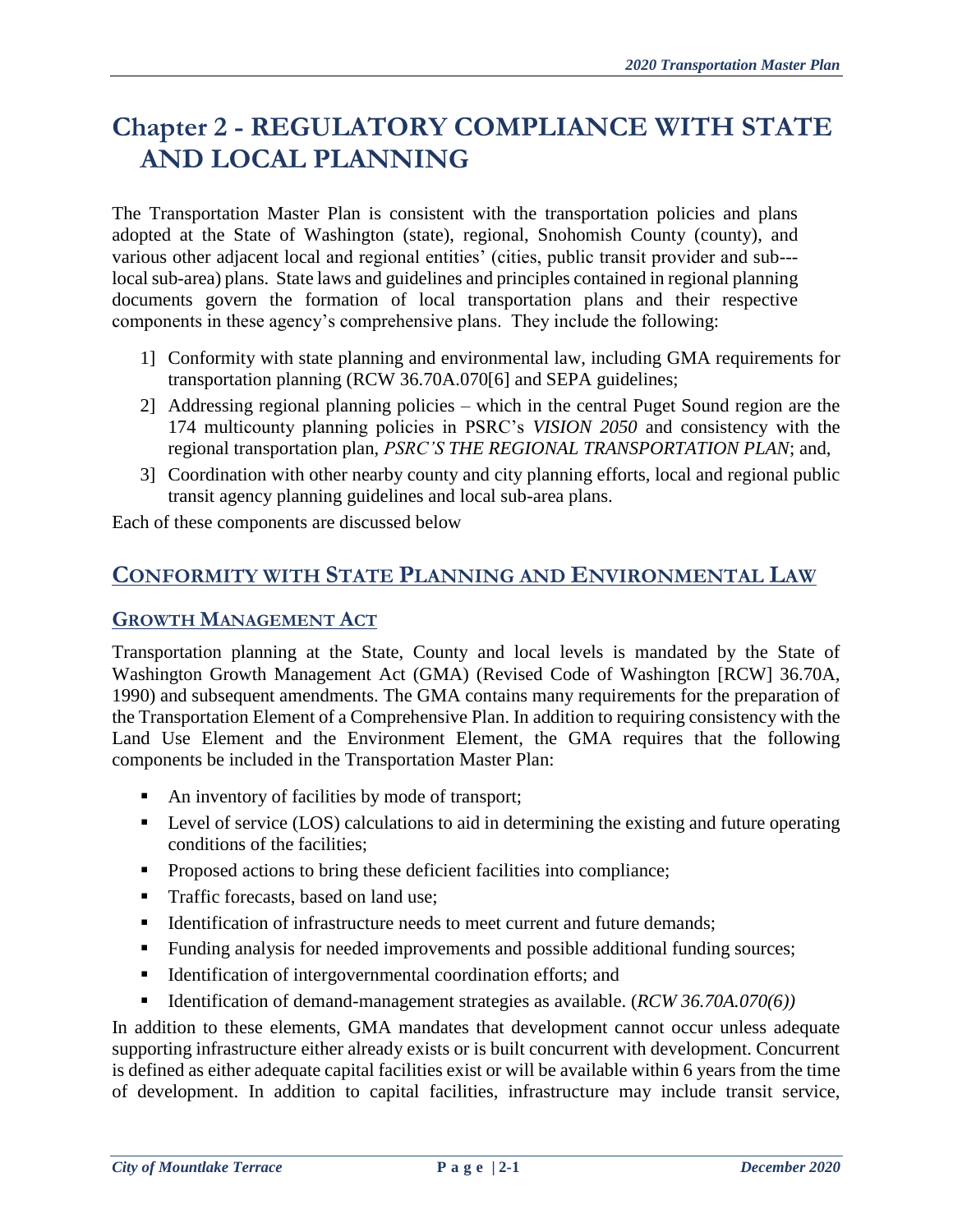Transportation Demand Management (TDM) strategies, or Transportation System Management (TSM) strategies.

### **STATE ENVIRONMENTAL POLICIES ACT (SEPA)**

The Washington Legislature enacted the State Environmental Policy Act in 1971. Commonly called SEPA, the law helps state and local agencies identify environmental impacts likely result from projects and decisions such as:

- Issuing permits for private projects such as an office building, grocery store, or apartment complex.
- Constructing public facilities like a new school, highway, or water pipeline.
- Adopting regulations, policies, or plans such as a county or city comprehensive plan, critical area ordinance, or state water quality regulation.

Every day, state and local agencies use SEPA to evaluate proposed decisions. Information learned through the review process can be used to:

- Change a proposal to reduce likely impacts.
- Apply conditions to or deny a proposal when adverse environmental impacts are identified.

### **SEPA: LEGAL OVERVIEW**

The State Environmental Policy Act may be Washington's most powerful legal tool for protecting the environment. Among other things, the law requires all state and local governments to:

- "Utilize a systematic, interdisciplinary approach which will insure the integrated use of the natural and social sciences and the environmental design arts in planning and in decision making which may have an impact on man's environment."
- Ensure that "environmental amenities and values will be given appropriate consideration in decision making along with economic and technical considerations...." [\(RCW](http://app.leg.wa.gov/RCW/default.aspx?cite=43.21C.030)  [43.21C.030\)](http://app.leg.wa.gov/RCW/default.aspx?cite=43.21C.030)

SEPA policies and goals supplement existing authorizations for Washington's executive, legislative and judicial branches including state agencies, counties, cities, districts, and public corporations. Any governmental action may be conditioned or denied pursuant to SEPA.

#### **PURPOSE AND INTENT**

SEPA is intended to ensure that environmental values are considered during decision-making by state and local agencies. When SEPA was adopted, the state lawmakers identified four primary purposes:

- 1] To declare a state policy which will encourage productive and enjoyable harmony between people and their environment.
- 2] To promote efforts which will prevent or eliminate damage to the environment and biosphere.
- 3] Stimulate public health and welfare.
- 4] Enrich the understanding of the ecological systems and natural resources important to Washington and the nation.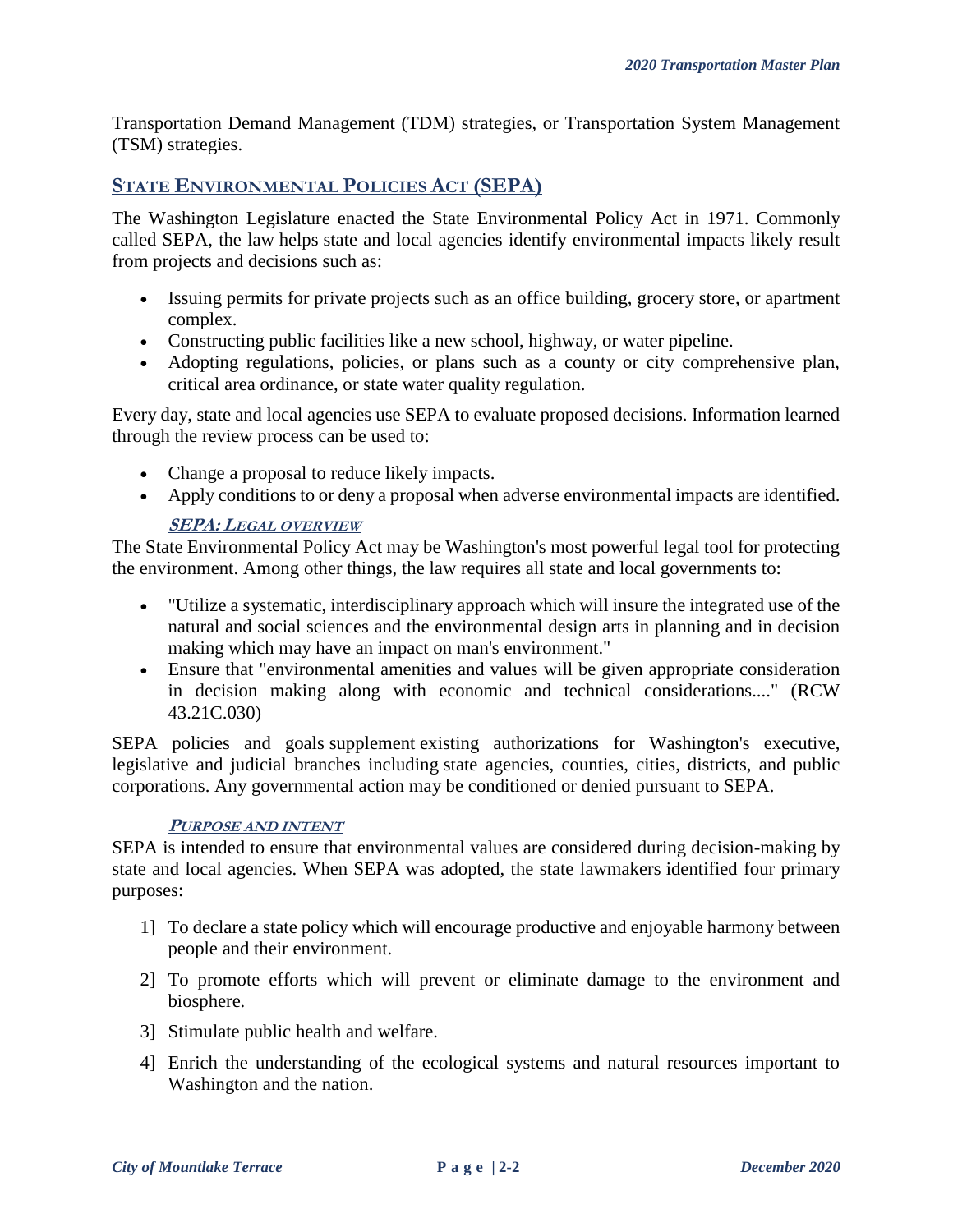To meet these purposes, state SEPA rules direct state and local agencies to:

- Consider environmental information (impacts, alternatives, and mitigation) before committing to a particular course of action.
- Identify and evaluate probable impacts, alternatives and mitigation measures, emphasizing important environmental impacts and alternatives (including cumulative, short-term, longterm, direct and indirect impacts).
- Encourage public involvement in decisions.
- Prepare environmental documents that are concise, clear, and to the point.
- Integrate SEPA with existing agency planning and licensing procedures so procedures run concurrently rather than consecutively.
- Integrate SEPA with agency activities at the earliest possible time to ensure planning and decisions reflect environmental values, avoid delays later in the process, and seek to resolve potential problems.

#### **THE ENVIRONMENTAL REVIEW PROCESS**

The environmental review process in SEPA is designed to work with other regulations to provide a comprehensive review of a proposal. While most regulations focus on particular aspects of a proposal, SEPA requires the identification and evaluation of probable impacts on all elements of the environment.

Combining the review processes of SEPA and other laws reduces duplication and delay by combining study needs, combining comment periods and public notices, and allowing agencies, applicants, and the public to consider all aspects of a proposal at the same time.

SEPA can address project proposals such as:

- New construction
- Demolition
- Landfills
- Exchanges of natural resources

Or non-project proposals such as:

- Comprehensive plans
- Zoning
- Development regulations

SEPA also gives agencies the authority to condition or deny a proposal based on the agency's adopted SEPA policies and the environmental impacts identified in a SEPA document.

# **REGIONAL PLANNING POLICIES**

State planning law requires countywide planning policies and the transportation-related provisions in local comprehensive plans to be consistent with the adopted regional transportation plan. Together, VISION 2050 and its functional transportation plan, THE REGIONAL TRANSPORTATION PLAN, adopted in May 2010, provide the policy and planning framework for transportation planning in the central Puget Sound region.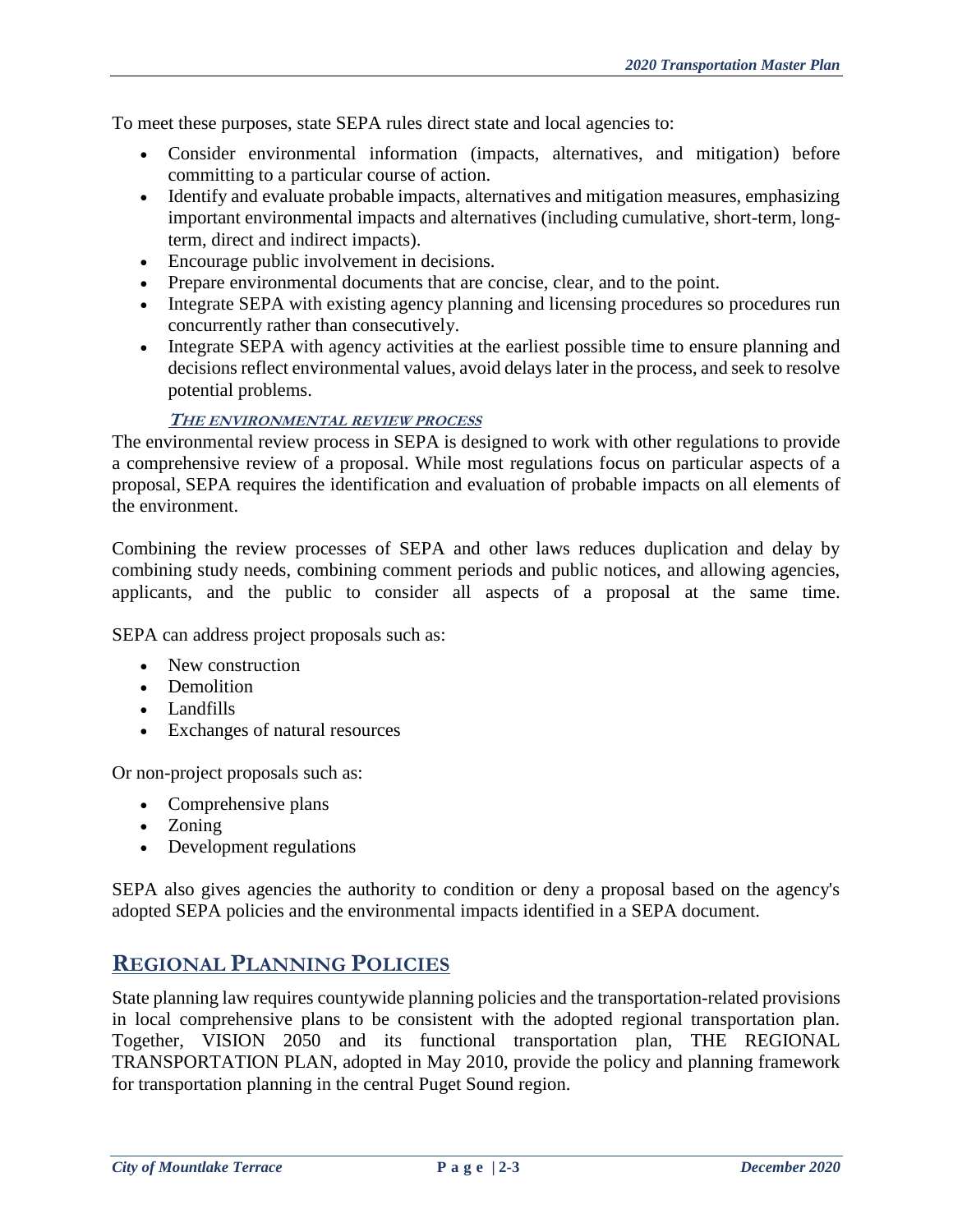### **VISION 2050**

VISION 2050 serves as the long-range growth management, environmental, economic, and transportation strategy for the central Puget Sound region. VISION 2050 combines a public commitment to environmental sustainability and growth management with the economic strength and efficient transportation facilities and infrastructure necessary to support that vision. It looks ahead at what we want the region to be in the year 2040 and identifies key issues that we need to tackle to get there. It is a vision of how to accommodate the growth that is coming, as well as a strategy for creating the resources and infrastructure needed to help the region's communities manage that growth. It is a vision for a region that will preserve its natural environment for both the present and future generations. It is a vision for a region that will grow more compactly and be designed to be more walkable and transit-oriented.

The general policies outlined in *VISION 2050* include the following:

- Coordinate planning efforts among jurisdictions, agencies, and federally recognized Indian tribes where there are common borders or related regional issues, to facilitate a common vision.
- Update countywide planning policies, where necessary, prior to December 31, 2010, to address the multicounty planning policies in VISION 2050.
- **Monitive implementation of VISION 2050 to evaluate progress in achieving the regional** growth strategy, as well as the environment, development patterns, housing, economy, transportation, and public services provisions.
- Explore new and existing sources of funding for services and infrastructure, recognizing that such funding is vital if local governments are to achieve the regional vision.
- Identify and develop changes to regulatory, pricing, taxing, and expenditure practices, and other fiscal tools within the region to implement the vision.

VISION 2050's transportation-specific goals are to ensure that Mountlake Terrace will have a safe, cleaner, integrated, sustainable, and highly efficient multimodal transportation system that supports the regional growth strategy and promotes economic and environmental vitality, and better public health. These goals, supported with their own unique policies, include the following:

- Goal: As a high priority, the region will maintain, preserve, and operate its existing transportation system in a safe and usable state.
- Goal: The future transportation system will support the regional growth strategy by focusing on connecting centers with a highly efficient multimodal transportation network.
- Goal: The region will invest in transportation systems that offer greater options, mobility, and access in support of the regional growth strategy.

# **THE REGIONAL TRANSPORTATION PLAN**

*THE REGIONAL TRANSPORTATION PLAN* is organized into seven chapters and are briefly summarized below:

1] Toward a Sustainable Transportation System

This chapter establishes three integrated strategies for addressing (1) congestion and mobility, (2) the environment, and (3) transportation funding. Investments are prioritized for centers and compact urban communities. THE REGIONAL TRANSPORTATION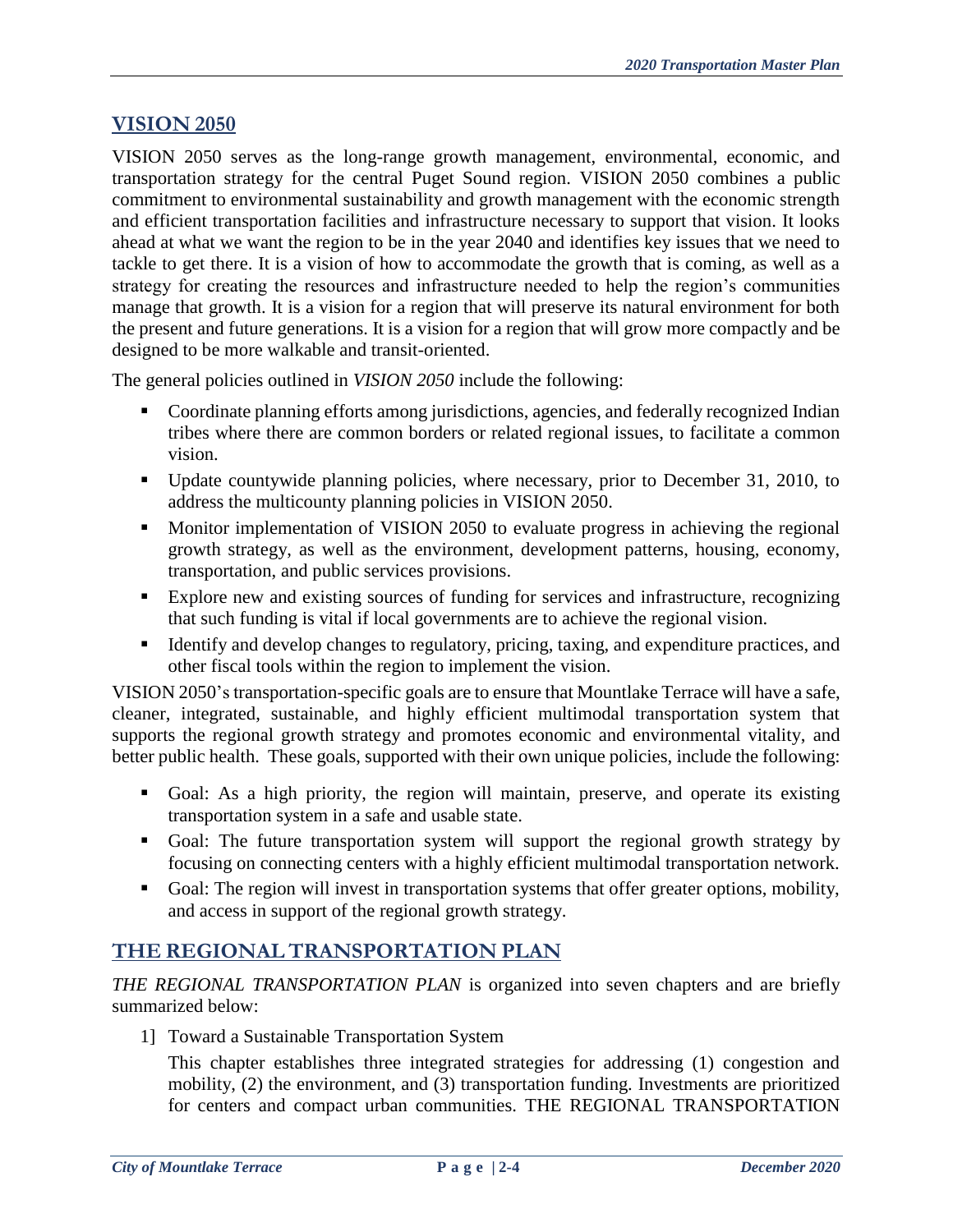PLAN calls for a transportation system that is safe, secure, and efficient. This includes moving people and goods in ways that support a healthy environment and a strong economy. Sustainable transportation means relying on cleaner and renewable sources of energy, as well as more environmentally friendly design and construction to reduce impacts. Transportation sets the region on a course to reduce greenhouse gas emissions. It also takes steps toward sustainable financing.

2] A Strategic Approach to Regional Mobility

This chapter addresses mobility and congestion relief through (1) land use planning, (2) managing system demand, (3) transportation system management and operations, and (4) strategically adding capacity to the transportation system.

3] A Sustainable Environment

THE REGIONAL TRANSPORTATION PLAN addresses the relationship between transportation and the environment. The plan was developed with a focus on reducing the potential environmental impacts of transportation infrastructure and operations. THE REGIONAL TRANSPORTATION PLAN speaks to (1) maintaining and improving air quality, (2) reducing greenhouse gas emissions, (3) improving water quality, and (4) improving and promoting health.

4] A Sustainable Financial Framework

THE REGIONAL TRANSPORTATION PLAN advances a financing strategy designed to address the challenges associated with funding transportation investments. The strategy envisions local actions to adjust levy rates, impact and development fees, and parking pricing. State efforts are needed to identify additional local option taxes, secure transit funding, and distribute state transportation revenues in a manner that supports best practices. Tolls and other user fees would also become a more prominent part of funding transportation.

5] Regional Programs and Projects

This chapter describes programs and projects that have been identified to implement the region's transportation strategy. Two broad categories of investments are presented: (1) constrained and (2) un-programmed. Constrained investments in the plan's financial strategy are funded through currently available and/or reasonably expected new revenue sources. The un-programmed portion needs additional funding or financial analysis.

6] Monitoring Implementation and System Performance

THE REGIONAL TRANSPORTATION PLAN includes a commitment to regularly report on how the region is doing to take the steps necessary to implement VISION 2050 and THE REGIONAL TRANSPORTATION PLAN. While VISION 2040 includes an integrated approach to measuring both implementation of regional goals and performance in achieving a broad range of desired policy outcomes, THE REGIONAL TRANSPORTATION PLAN discuss the monitoring of mobility and accessibility, mode split for various travel options, addressing the reduction of greenhouse gas emissions, preserving water quality, the application of tolling and user fees, and expenditures for transportation.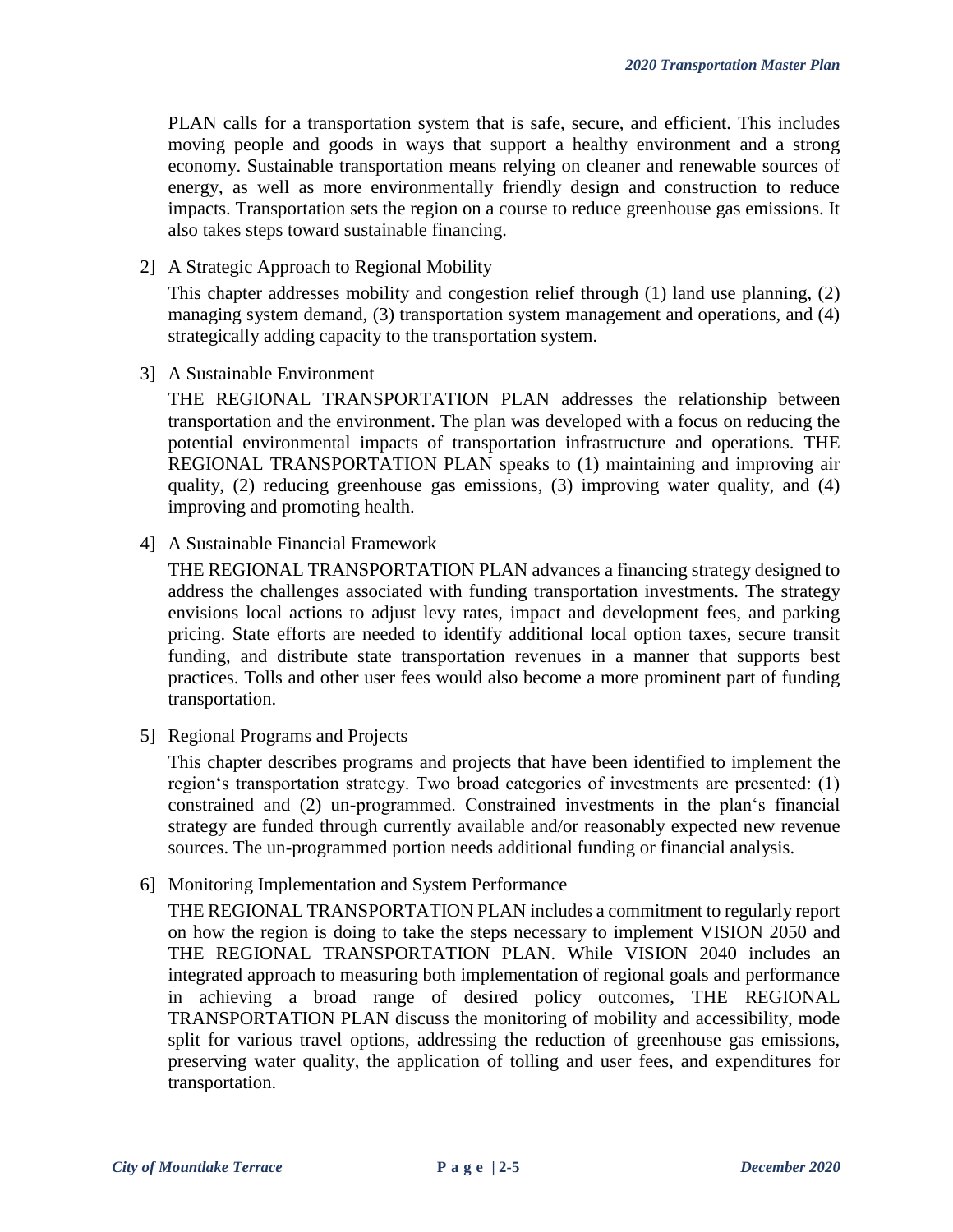7] Future Planning, Programming, and Implementation

THE REGIONAL TRANSPORTATION PLAN is designed to be a planning document that continues to evolve. It includes implementation actions, information on amending the plan, a discussion of corridor planning, and descriptions of the region's transportation improvement program (TIP) and plan review process.

### **COUNTY AND LOCAL PLANNING DOCUMENTS**

### **SNOHOMISH COUNTY TE ELEMENT OF COMPREHENSIVE PLAN**

The Transportation Element (TE) of the Snohomish County Growth Management Act Comprehensive Plan (GMACP) is prepared in accordance with the GMA and the County's General Policy Plan. The TE presents a plan for transportation facilities and services needed to support the county's GMACP 2015-2035 future land use map (FLUM). The TE recommends specific arterial roadway projects for the unincorporated County in order to meet roadway capacity needs. The TE provides an estimate of needed expenditures, forecasted revenues, and a financial strategy that helps to ensure needed transportation improvements are funded. It also recommends various implementation strategies to guide the County in its participation in regional and multi-modal transportation.

### **PUBLIC TRANSIT PLANS – COMMUNITY TRANSIT, KING COUNTY METRO AND SOUND TRANSIT**

Each transit agency in the central Puget Sound region has a plan that guides its service program. However, they currently vary in terms of their planning horizons and level of detail. Under PSRC's Inter-local Agreement, the Regional Council reviews and comments on transit agency plans. In addition, state law requires the Puget Sound Regional Council to certify long-range plans developed by Sound Transit (RCW 81.104). The provisions in the regional transportation plan and the multicounty planning policies, which provide the policy framework for the region's transportation plan, serve as a basis for developing a certification recommendation for Sound Transit's plan.

### **ADJACENT CITY PLANNING PLANS**

The City of Mountlake Terrace boarders several incorporated cities that include Edmonds, Brier, Shoreline and Lynnwood. Since transportation corridors frequently cross jurisdiction lines, the City will make every effort to coordinate and plan transportation corridors that will improve the movement of traffic across these boundaries.

### **SUB-AREA PLANS – MELODY HILL AND TOWN CENTER**

Sub-Area Plans are developed to provide a long term vision and plan for the area at a more detailed level than can be done in a Comprehensive Plan. At the same time, the Sub-area Plan would be generally consistent with the directions of the Comprehensive Plan. By anticipating change, the community will be poised to act and enabled to proactively steer change toward realizing the community vision. The Sub-area Plan identifies major planning issues and provides recommendations, goals, and policies specific to the sub-area.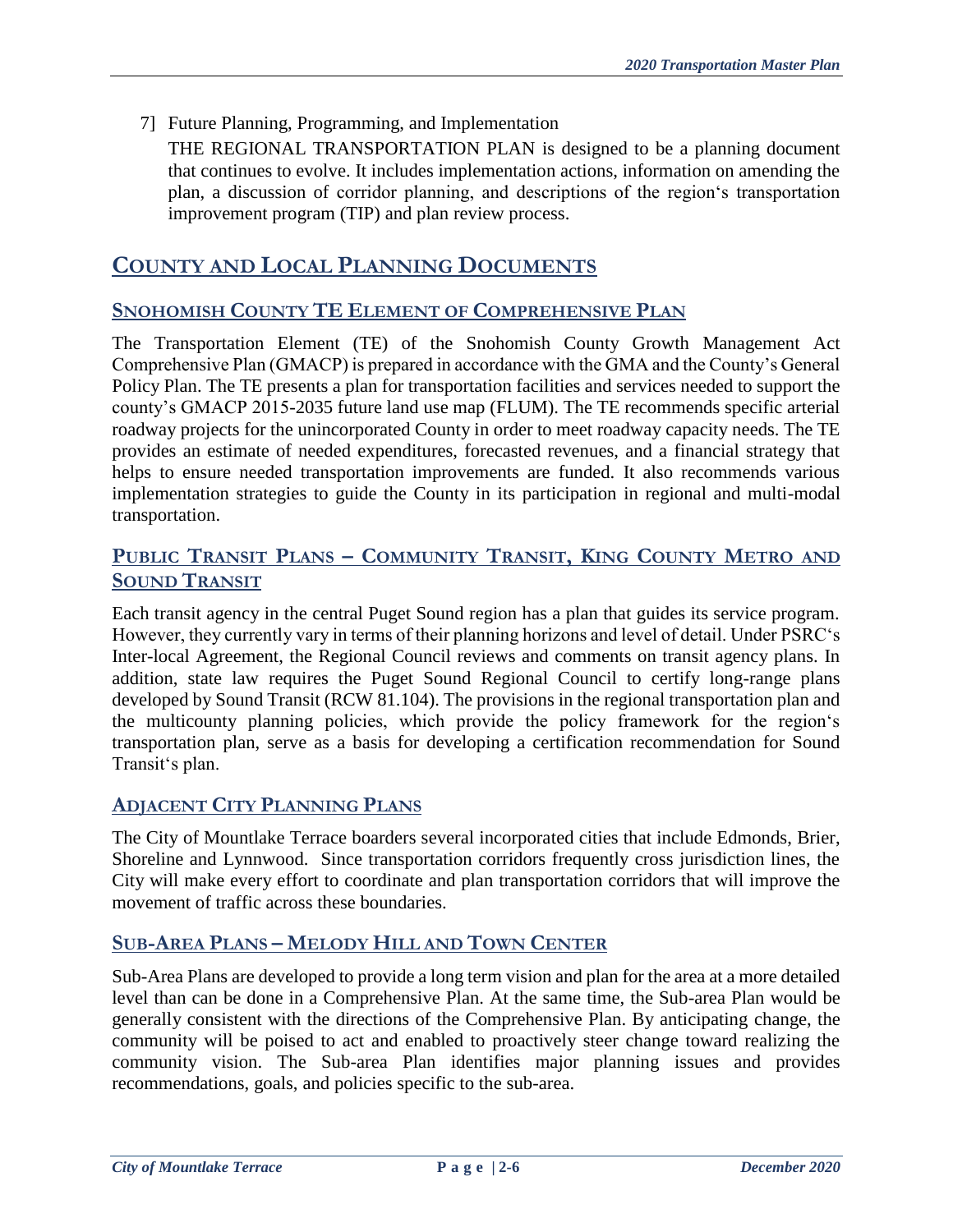### **MELODY HILL**

Mountlake Terrace adopted its first sub-area plan, covering the Melody Hill Neighborhood, in early 2006. It is located in the northwest portion of the city and is generally bounded by the city limits on the north and west, Interstate 5 on the east, and approximately 224th Street SW to the south. To the west is the city of Edmonds and the city of Lynnwood is to the north.

The City's Comprehensive Plan, adopted in August 2003, describes how the Melody Hill neighborhood could develop in the future as:

An accessible core commercial area, with a mix of retail, offices, and entertainment facilities along both sides of 220th Street. Light industry, public services, and offices occupy much of the land to the north and west. Thousands of people work in the vicinity. Townhomes and multifamily residential comprise a significant portion of housing, though some neighborhood areas have only detached houses. The neighborhood connects easily with the rest of the region via I-5 and local arterials. Many people use the transit system to travel from one destination to another. In addition, people walk, jog, and bike along a community favorite, the Interurban Trail. Another special place is Hall Creek, which has been protected for fish habitat. People enjoy seeing the creek from various viewing sites.

The Melody Hill Sub-area Plan promotes community livability, economic vitality, pedestrian and non-motorized improvements, transportation mobility, improved access to the Interurban Trail, and a healthy natural environment. Development of this Sub-area Plan also implements goals and policies in the Economic Vitality Element of the Comprehensive Plan.

The following objectives were used to guide the development of this plan and to identify priorities, recommendations, and draft goals and policies.

- **Develop a walkable neighborhood**
- Manage parking and traffic flow
- Provide improved transit access
- Retain and strengthen the employment base and business climate
- Provide attractive housing
- Develop a clear neighborhood identity
- **Provide a safe and healthy environment**
- Include access to recreational opportunities

#### **TOWN CENTER**

Mountlake Terrace is reinventing its downtown to create a vibrant attractive Town Center. An adopted Town Center Plan calls for development of new stores, restaurants, offices, and housing in the 68-acre downtown zone. Wider sidewalks, street trees, and a public plaza for community use are part of the mix.

The Plan and City code allow owners in the core of the Town Center—the area called the Town Square or superblock—to build up to seven stories with a step-back requirement for the upper stories. At the intersection of 56th and 236th, new development can be built up to five stories and in one other block up to six stories. In the rest of the downtown, development is limited to three or four stories, depending on the district. The City has a form-based code for downtown. Special design standards apply to all new development.

A Planned Action Ordinance has been adopted that incorporates environmental information and